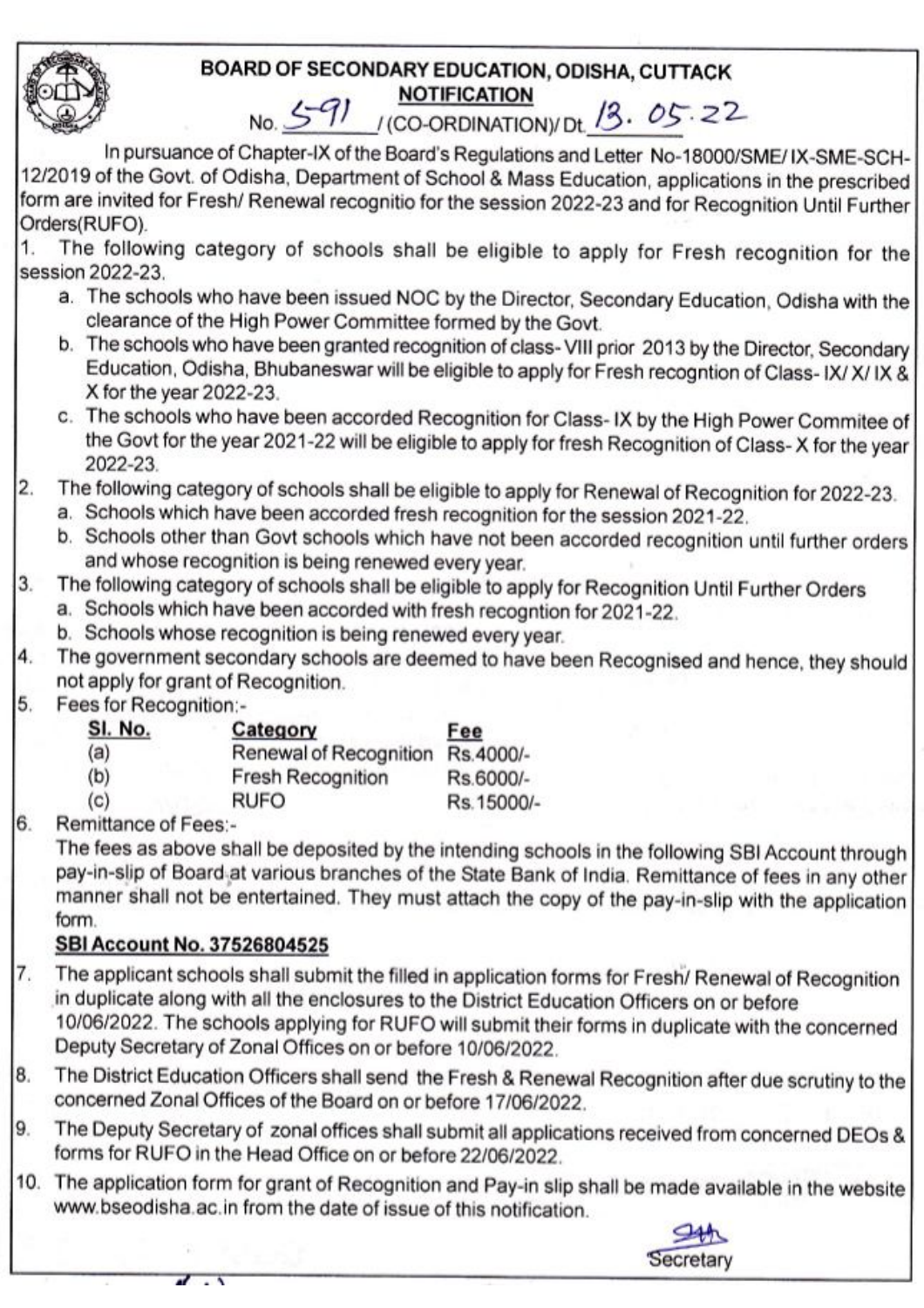### **BOARD OF SECONDARY EDUCATION: ODISHA: CUTTACK.**

#### **APPLICATION FORM FOR GRANT OF RECOGNITION FOR 2022-23**

| 1) (a) FRESH RECOGNITION                                                                                           |                                                                   |                                    | <b>FEES DEPOSITED</b><br>AMOUNT:-                            |             |
|--------------------------------------------------------------------------------------------------------------------|-------------------------------------------------------------------|------------------------------------|--------------------------------------------------------------|-------------|
| (b) ANNUAL RENEWAL OF RECOGNITION<br>$(c)$ R U F O                                                                 |                                                                   |                                    | <b>MODE OF PAYMENT:</b><br>PAY IN SLIP: Journal No-<br>Date- |             |
| AT:                                                                                                                |                                                                   |                                    |                                                              |             |
| P.O.                                                                                                               |                                                                   |                                    |                                                              |             |
| VIA:                                                                                                               | <u> 1989 - Johann John Stone, mars eta biztanleria (h. 1989).</u> |                                    |                                                              |             |
| Dist:                                                                                                              |                                                                   |                                    |                                                              |             |
| TELPHONE NO.                                                                                                       |                                                                   |                                    |                                                              |             |
| NEAREST RAILWAY STATION/ BUS-STOP:_____________________________                                                    |                                                                   |                                    |                                                              |             |
| MENTION WHETHER THE SCHOOL IS CO-EDUCATION/ BOYS/ GIRLS<br>3)<br>SCHOOL___________                                 |                                                                   |                                    |                                                              | <b>HIGH</b> |
| 4) (a) Location of the School:<br>Block / NAC / Municipality / Municipal Corporation : ___________________________ |                                                                   |                                    |                                                              |             |
| (b) Name of the Block / NAC / Municipality / Municipal Corporation : _______________________________               |                                                                   |                                    |                                                              |             |
| (c) School situated in (i) RURAL / URBAN : _________                                                               |                                                                   |                                    |                                                              |             |
|                                                                                                                    |                                                                   |                                    | (ii) Gram Panchayat / Urban Local Body: ______________       |             |
|                                                                                                                    |                                                                   |                                    |                                                              |             |
| 5) POSITION OF THE SCHOOL IN G.P.<br>1ST<br>2ND<br>3RD                                                             |                                                                   | (Strike off which is not relevant) |                                                              |             |
|                                                                                                                    |                                                                   |                                    |                                                              |             |

6) U-Dise code of the School : \_\_\_\_\_\_\_\_\_\_\_\_\_\_\_\_\_\_\_\_\_\_\_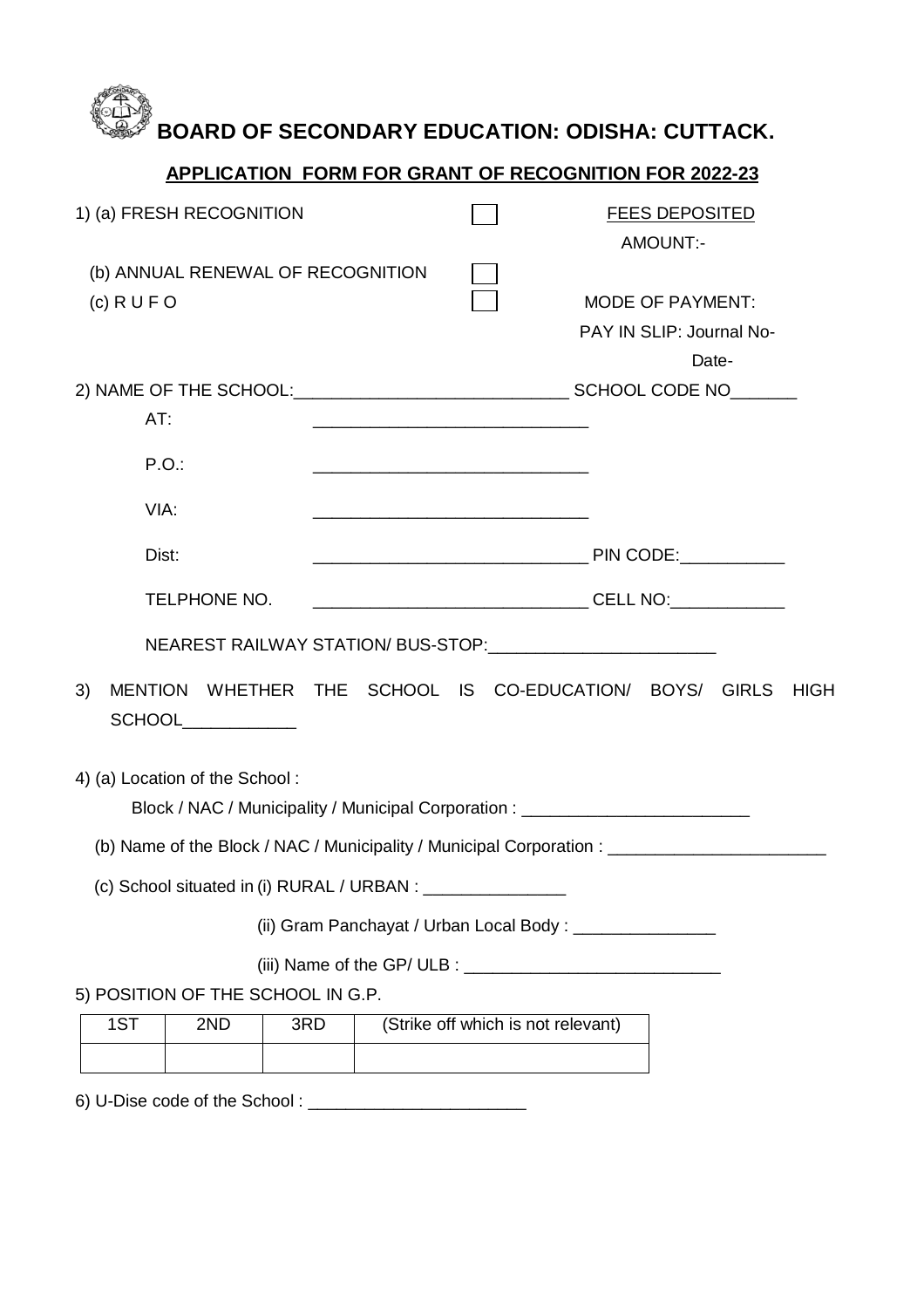| 7- MANAGING COMMITTEE OF THE SCHOOL                                                                                                                                 |                                                                                                                                            |                            |  |                                              |
|---------------------------------------------------------------------------------------------------------------------------------------------------------------------|--------------------------------------------------------------------------------------------------------------------------------------------|----------------------------|--|----------------------------------------------|
| (a) NAME OF THE PRESIDENT                                                                                                                                           |                                                                                                                                            |                            |  |                                              |
| (b) NAME OF THE SECRETARY                                                                                                                                           |                                                                                                                                            |                            |  |                                              |
| (c) WHETHER REGISTERED OR NOT?                                                                                                                                      | <b>REGD NO</b>                                                                                                                             | <b>YEAR</b>                |  | <b>DATE</b>                                  |
| YES / NO<br><b>IF YES</b>                                                                                                                                           |                                                                                                                                            |                            |  |                                              |
| (d) WHETHER M.C IS APPROVED OR<br>NOT? YES / NO                                                                                                                     | ORDER NO. & DATE OF APPROVAL BY D.E.O OR DSE                                                                                               |                            |  |                                              |
| (IF YES)                                                                                                                                                            |                                                                                                                                            |                            |  |                                              |
|                                                                                                                                                                     | <b>CL-IX</b>                                                                                                                               |                            |  | $CL-X$                                       |
| 8- (a) YEAR OF OPENING OF CLASSES                                                                                                                                   |                                                                                                                                            |                            |  |                                              |
| (b) YEAR OF GRANT OF NOC. BY THE                                                                                                                                    | <b>NATURE</b>                                                                                                                              | <b>ORDER NO &amp; DATE</b> |  | <b>AUTHORITY ISSUING</b><br><b>THE ORDER</b> |
| GOVT.<br>(c) YEAR OF GRANT OF FRESH                                                                                                                                 | <b>NOC</b>                                                                                                                                 |                            |  |                                              |
| <b>AFFILATION/ RENEWAL OF AFFILIATION</b>                                                                                                                           | <b>FRESH AFFILIATION</b>                                                                                                                   |                            |  |                                              |
| <b>BY THE BOARD</b>                                                                                                                                                 | <b>RENEWAL AFFILIATION</b>                                                                                                                 |                            |  |                                              |
| (d) YEAR OF GRANT OF PERMISSION TO<br><b>ESTABLISH CLASS-IX BY THE GOVT.</b>                                                                                        | Order No. & Date:<br>Authority Issuing the Order                                                                                           |                            |  | Copy to be enclosed wherever applicable.     |
| Order No. & Date:<br>(e) YEAR OF GRANT OF RECOGNITION OF<br>Authority Issuing the Order<br><b>CLASS-IX BY THE GOVT.</b><br>Copy to be enclosed wherever applicable. |                                                                                                                                            |                            |  |                                              |
| 9 - FIXED DEPOSIT<br><b>IRS. 5000/- FOR THE TRIBAL &amp; SUB-PLAN</b><br>AREAS AND RS.10,000/- FOR OTHERS.                                                          | AMOUNT:<br>WHETHER PLEDGED TO D.E.O<br>ACC NO. & DATE<br>F.D.R or N.S.C NO. & DATE:<br>DEPOSITES IN OTHER ACCOUNTS;<br>FINANCIAL POSITION; |                            |  |                                              |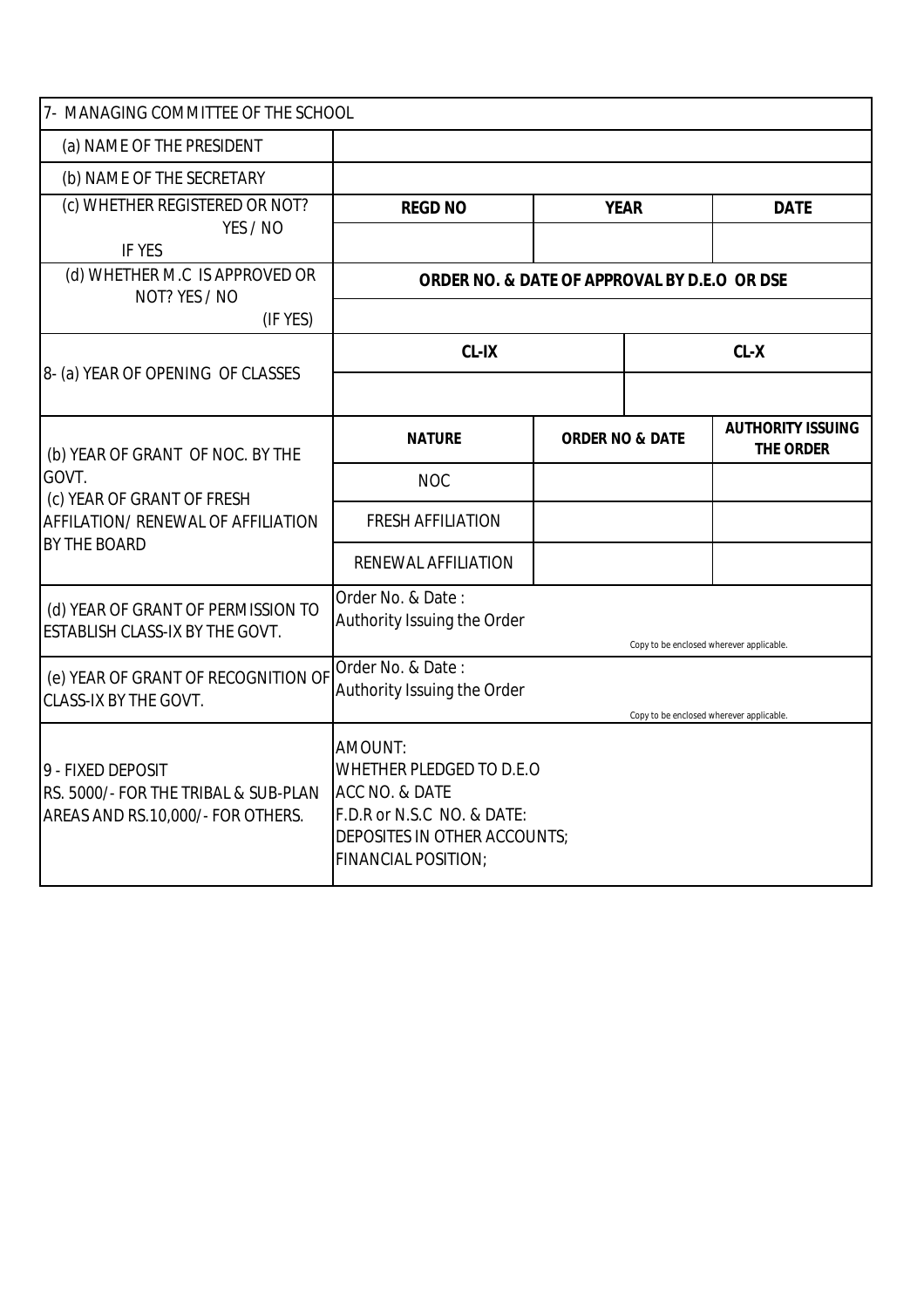#### 10 Land Details : Minimum 1 Acre for Urban & 3 Acre for Rural areas in the name of institution or MC

| SI.No | Mouza | Khata No | <b>Plot Nos</b><br>(plot nos should<br>be separated by<br>coma) | <b>Total Area</b><br>(In Acre) | Type of Ownership(ROR/ Sale Deed/<br>Gift Deed/ Lease Deed/ Lease under<br>process/ Encroachment/ Zrent<br>Agreement/ any other and in whose<br>name) |
|-------|-------|----------|-----------------------------------------------------------------|--------------------------------|-------------------------------------------------------------------------------------------------------------------------------------------------------|
|       |       |          |                                                                 |                                |                                                                                                                                                       |
| っ     |       |          |                                                                 |                                |                                                                                                                                                       |
| 3     |       |          |                                                                 |                                |                                                                                                                                                       |
|       |       |          |                                                                 |                                |                                                                                                                                                       |
| 5     |       |          |                                                                 |                                |                                                                                                                                                       |

**(Enclose supporting documents)**

- 11 If there is any building onland owned by the school as shown in Para 10 above?
	- (a) If yes, mention Plot No(Enclose possession certificate, if available)
	- (b) If no, then in which building the present school is functioning ?(Pl.specify)
- 12 Buildings details(Enclose ground plan of buildings showing each room Type of building No of class Rooms No of Office Rooms No of other rooms RCC Drinking Asbesstos Play ground Tin/ Tile  $\vert$  |  $\vert$  |  $\vert$  |  $\vert$  | Labaratory Thatched Cycle Stand Library Toilet for both Boys/ Girls 16 (a) (b) YES / NO If Fire Safety Certificate on school building required as per latest guidelines of Home Department :  $YES / NO$ If yes, **enclose copy** and give details Name of Issuing Authority : Letter/ Order No. & Date : 13- WHETHER THE LAND OF THE SCHOOL IS IN COMPACT AREA OR NOT 14- IF NOT, MENTION OF THE PATCHES OF THE COMPACT LAND WITH THEIR AREA 15- WHETHER THE SCHOOL HAS POSSESSION CERTIFICATE OR NOT (COPY ENCLOSED) **Others** (Pl. Specify) If no, please give details Total Construction Area : Height of the building in metres : If three storied or above : Available/ Not Available (Give brief notes)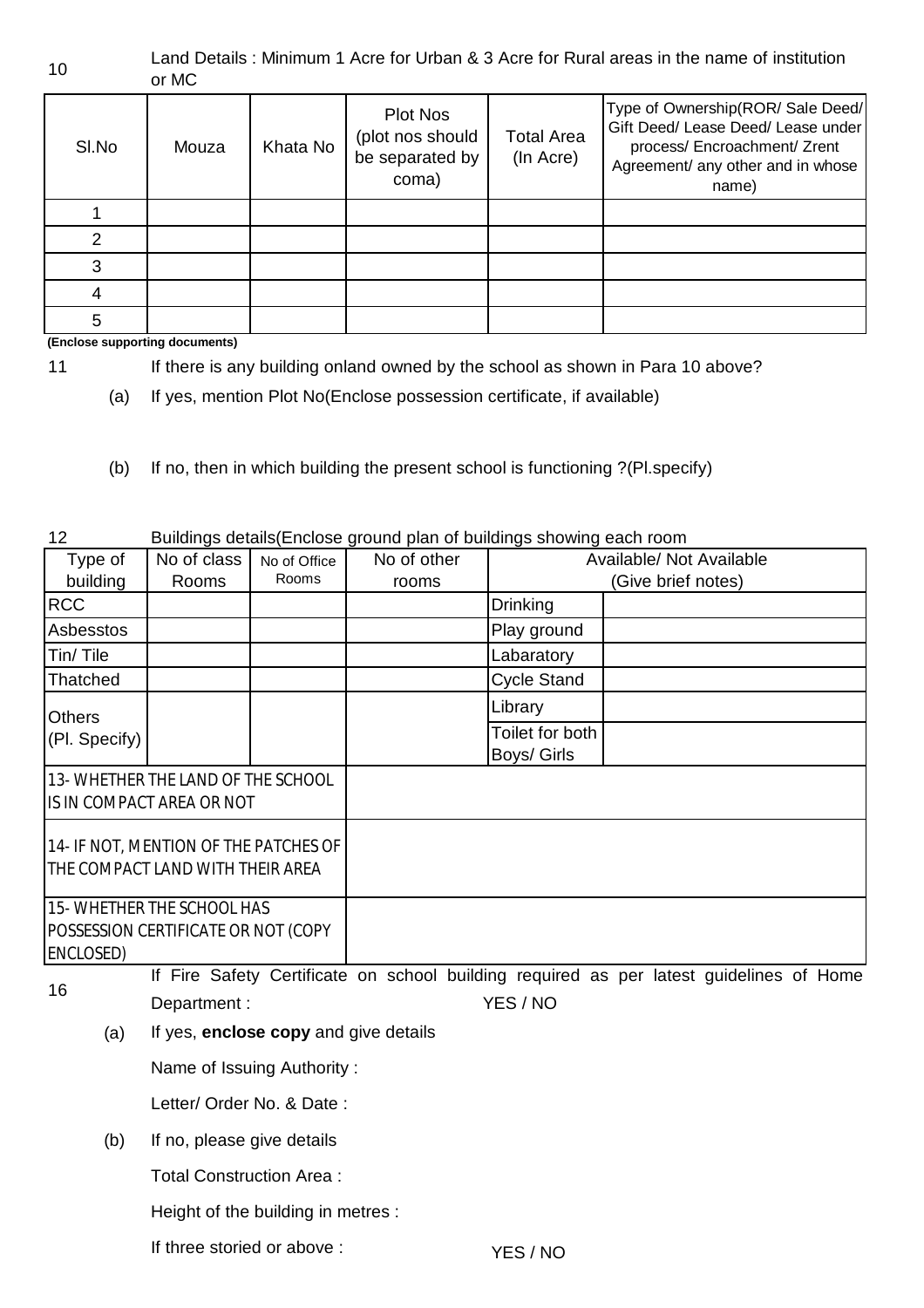#### 17. LIST OF TEACHING AND NON-TEACHING STAFF

| SI No. | Name of the employee | <b>Designation</b> | Qualification | Date of Birth | Date of<br>Joining | Date of<br>approval of the<br>post | Name of the Authority<br>approving the post |
|--------|----------------------|--------------------|---------------|---------------|--------------------|------------------------------------|---------------------------------------------|
|        |                      |                    |               |               |                    |                                    |                                             |
|        |                      |                    |               |               |                    |                                    |                                             |
|        |                      |                    |               |               |                    |                                    |                                             |
|        |                      |                    |               |               |                    |                                    |                                             |
|        |                      |                    |               |               |                    |                                    |                                             |
|        |                      |                    |               |               |                    |                                    |                                             |
|        |                      |                    |               |               |                    |                                    |                                             |
|        |                      |                    |               |               |                    |                                    |                                             |
|        |                      |                    |               |               |                    |                                    |                                             |
|        |                      |                    |               |               |                    |                                    |                                             |
|        |                      |                    |               |               |                    |                                    |                                             |
|        |                      |                    |               |               |                    |                                    |                                             |
|        |                      |                    |               |               |                    |                                    |                                             |
|        |                      |                    |               |               |                    |                                    |                                             |
|        |                      |                    |               |               |                    |                                    |                                             |

*N.B - The xerox copies of certificate along with joining and approval letter shall be attached.* 

*Page:- 4 of 7*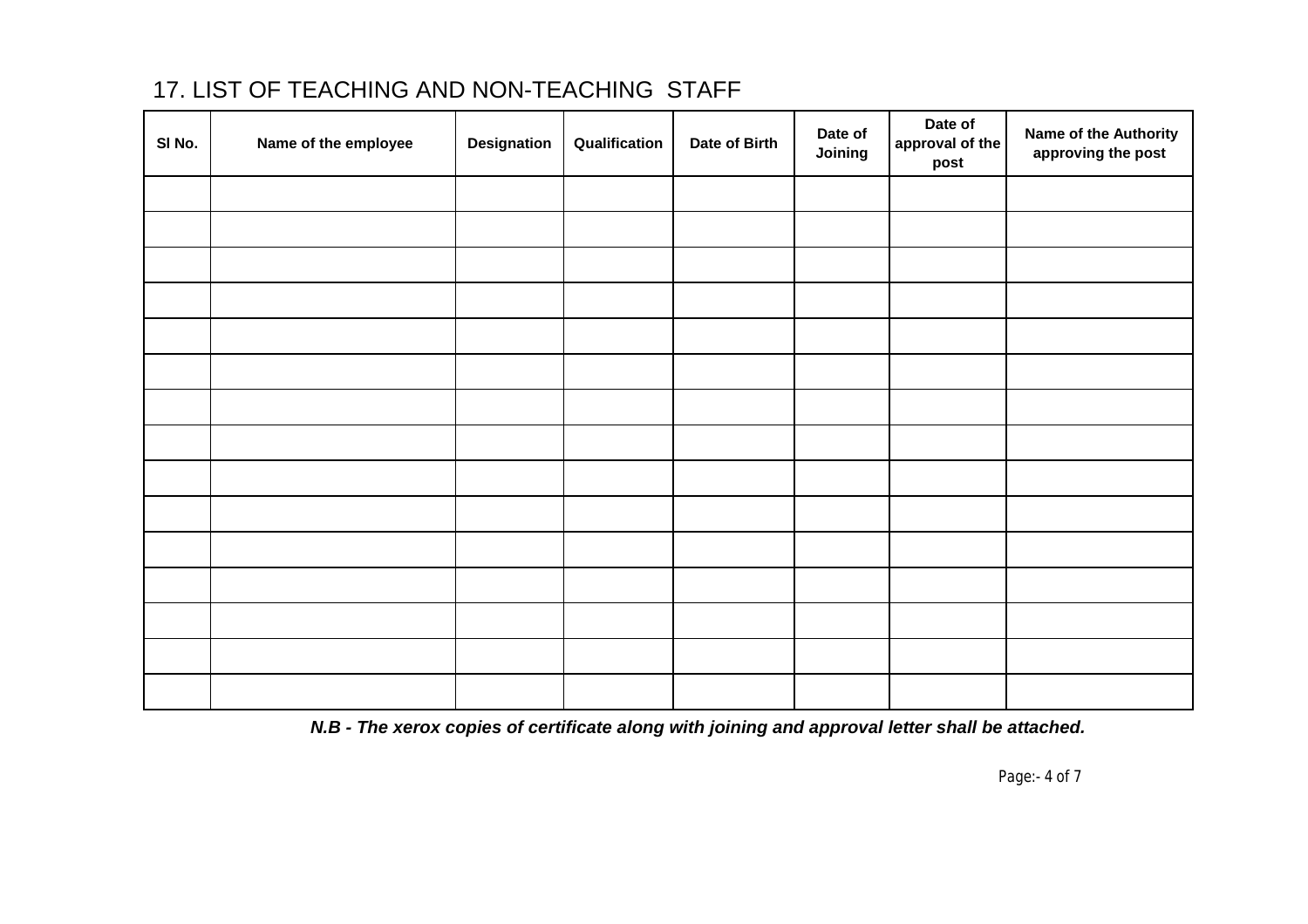| 18.(a) NO.OF ADDITIONAL SECTIONS<br><b>SANCTIONED</b>            |                            | <b>CLASS-IX</b>                          |                                                   |                      | <b>CLASS-X</b>      |                            |                             |               |
|------------------------------------------------------------------|----------------------------|------------------------------------------|---------------------------------------------------|----------------------|---------------------|----------------------------|-----------------------------|---------------|
| (b) NUMBER OF TEACHERS                                           |                            |                                          | TG HM/<br><b>TG HM</b><br>$\mathsf{I}/\mathsf{C}$ | <b>TGT</b><br>(ARTS) | <b>TGT</b><br>(PCM) | TGT (CBZ)                  |                             | CL TR         |
|                                                                  |                            |                                          | <b>PET</b>                                        | HN.TR                | <b>OTHERS</b>       | <b>OTHERS</b>              |                             | <b>OTHERS</b> |
|                                                                  |                            |                                          |                                                   |                      |                     |                            |                             |               |
| (c) WHETHER STAFF ARE APPROVED BY<br>COMPETANT AUTHORITY OR NOT  |                            | IF YES NUMBER & DATE OF ORDEROF APPROVAL |                                                   |                      |                     |                            |                             |               |
| YES/NO                                                           |                            |                                          |                                                   |                      |                     |                            |                             |               |
| 19.(a)ROLL STRENGTH<br>(SHOULD BE IN                             | <b>CLASS</b>               | $\overline{SC}$ .<br><b>BOYS</b>         | SC.<br><b>GIRLS</b>                               | ST.<br><b>BOYS</b>   | ST.<br><b>GIRLS</b> | <b>SEBC</b><br><b>BOYS</b> | <b>SEBC</b><br><b>GIRLS</b> | <b>TOTAL</b>  |
| <b>CONFIRMITY WITH SEC-</b><br>11 OF THE O.E.ACT-                | IX                         |                                          |                                                   |                      |                     |                            |                             |               |
| 1969 AMMENDED<br>THERE OF UP-TO-DATE                             | $\sf X$                    |                                          |                                                   |                      |                     |                            |                             |               |
|                                                                  |                            |                                          |                                                   |                      |                     |                            |                             |               |
| (b) PASS % IN HSC EXAMINATION (FOR LAST THREE CONSECUTIVE YEARS) |                            |                                          |                                                   |                      |                     |                            |                             |               |
| <b>Year of Examination</b>                                       |                            | No. Appeared                             |                                                   |                      | No. Passed          |                            |                             | % of Pass     |
| Annual HSC, 2020                                                 |                            |                                          |                                                   |                      |                     |                            |                             |               |
| Annual HSC, 2019                                                 |                            |                                          |                                                   |                      |                     |                            |                             |               |
| Annual HSC, 2018                                                 |                            |                                          |                                                   |                      |                     |                            |                             |               |
| 20.(a) LIBRARY                                                   |                            |                                          | No. of Books:<br>Cost:                            |                      |                     |                            |                             |               |
|                                                                  | (b) FURNITURE FOR STUDENTS |                                          | Number:<br>Cost:                                  |                      |                     |                            |                             |               |
| (c) SCIENCE APPARATUS                                            |                            | Cost:                                    |                                                   |                      |                     |                            |                             |               |
| (d) GAMES & SPORTS EQUIPMENTS                                    |                            | Cost:                                    |                                                   |                      |                     |                            |                             |               |

Certified that :-

- (a) the information furnished/ documents submitted are true/ genuine to the best of my knowledge & belief and are based on school records.
- (b) the institution has not admitted any student in the class(es)which has not been recognised and the admission made is in conformity with the provision of Education Code and
- (c) There is no litigation against the Managing Committee, staff, land & accounts of the school.

We also undertake that the services of the staff and the premises of the school along with the furniture shall be put at the disposal of the B.S.E., Odisha, as and when required for the conduct of the Examination, Valuation and other Academic programmes.

| President | Secretary | Headmaster/Headmistress |
|-----------|-----------|-------------------------|
| (Seal)    | (Seal)    | (Seal)                  |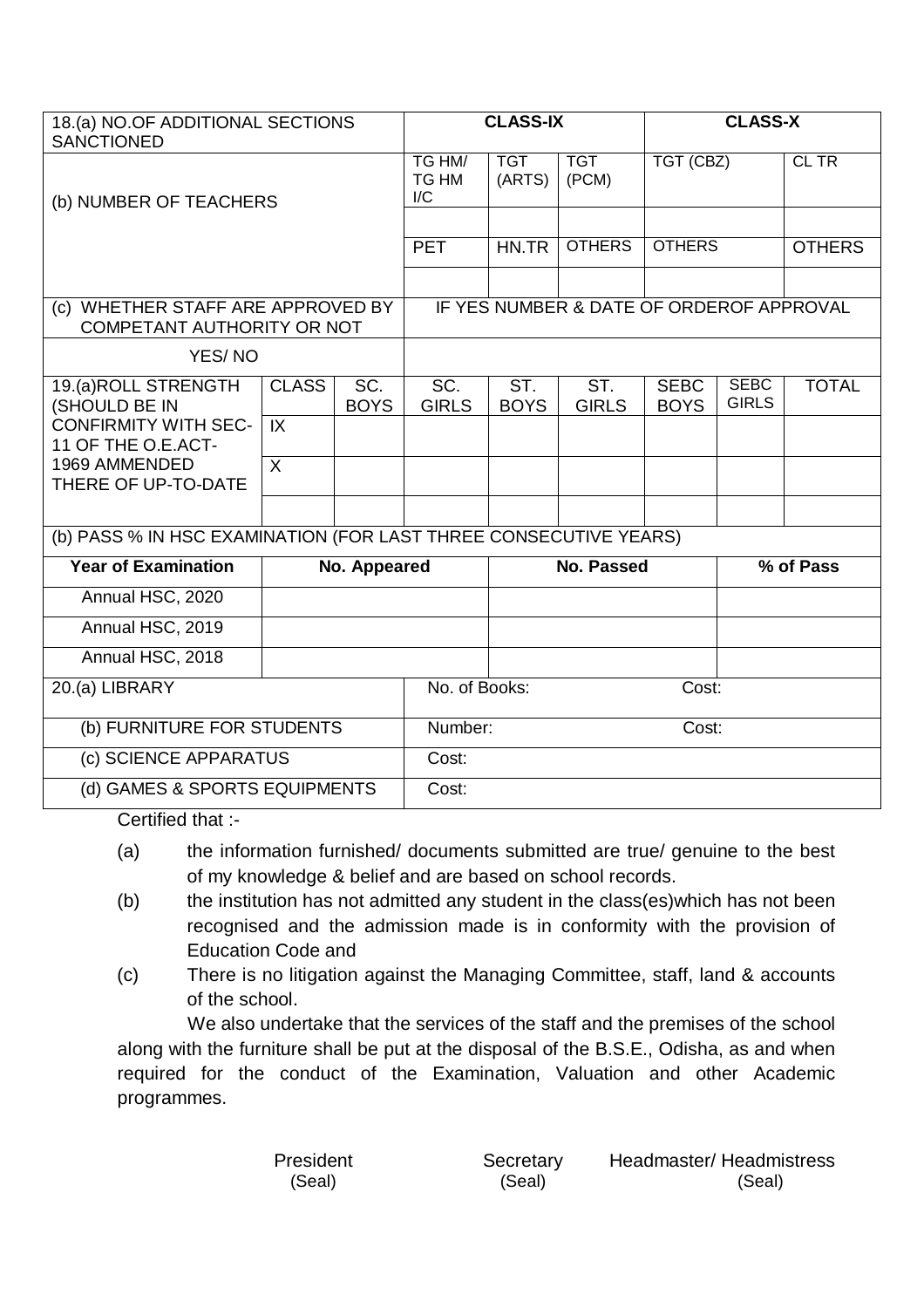**PHOTO COPIES OF DOCUMENTS SUBMITTED:** ( Please put marks against the documents submitted.)

- 1. Money receipt for deposit of Affiliation fee.
- 2. Certificate from the B.D.O. of the concerned C.D. Block/ Executive Officer of the N.A.C./Municipality as the case may be as regards1st/ $2^{nd}/3^{rd}$  school in the G.P.
- 3. Order of approval of Managing Committee by the D.E.O./ Director, Secondary Education, Odisha.
- 4. Order of grant of NOC. by the Govt.
- 5. Order of grant of permission for establishment of Class-IX by the Govt.
- 6. Order of grant of recognition of Class-IX by the Govt.
- 7. Order of grant of Fresh/ Renewal of Affiliation by the Board.
- 8. Possession Certificate regarding title of land on which the school building is situated from the competent authority not below the rank of Tahasildar.
- 9. Order of the authority in case of relaxation of condition of land by D.S.E.,Odisha .
- 10. Documents showing amount of fixed deposit pledged in the name of the concerned D.E.O.
- 11. Certificate from competent authority, if the school is located in a Tribal Sub-Plan area.
- 12. Order of approval of teaching staff by the D.E.O/ Director, Secondary Education, Odisha.
- 13. Xerox copies of certificates of the staff of the School.
- 14. Photograph of teaching staff including the H.M. duly attested by the concerned D.E.O.
- 15. Affidavit of the Secretary of the School.
- 16. PATTA with valid title of the land possessed by the school.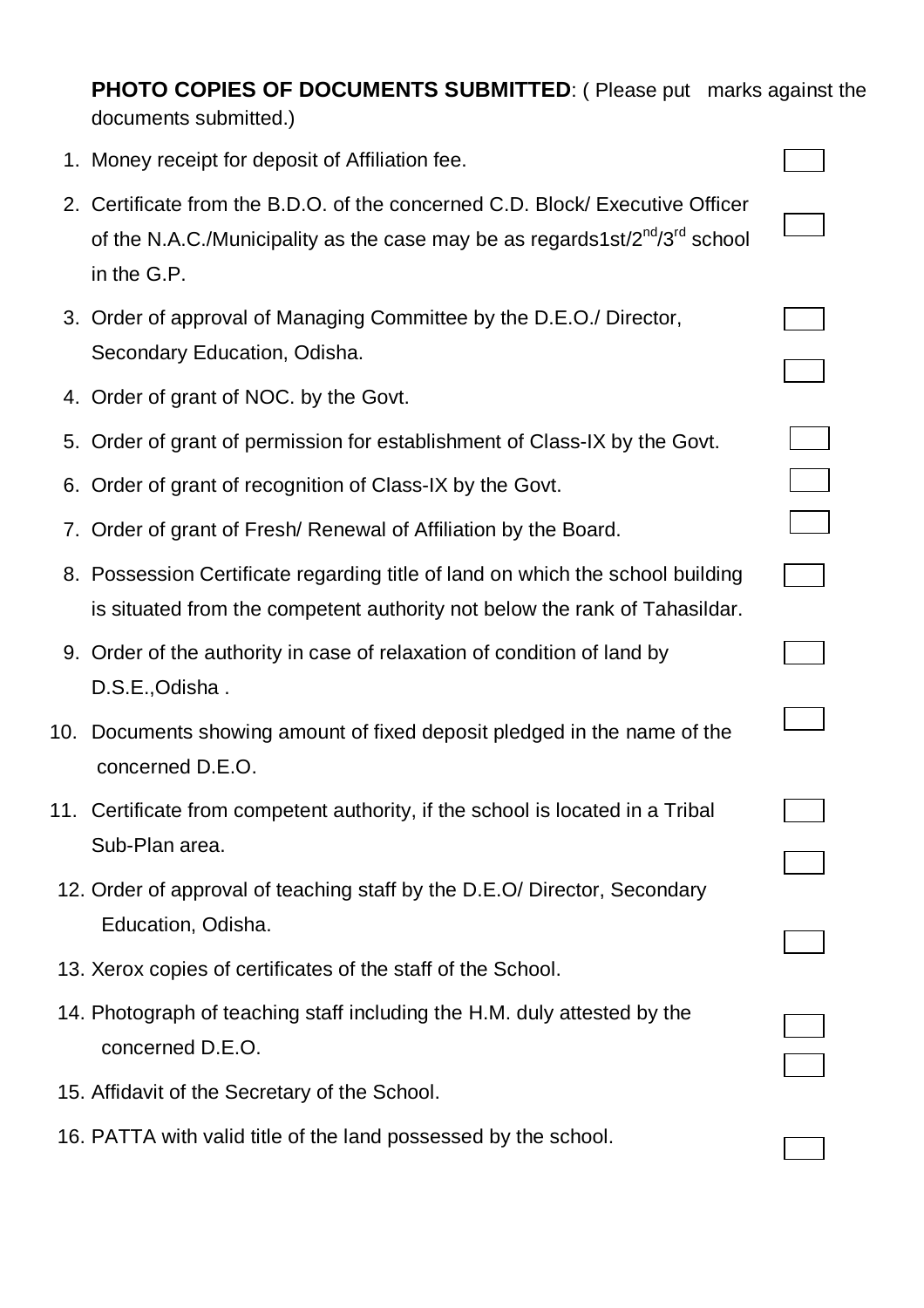### TO BE FILLED IN BY THE DISTRICT EDUCATION OFFICER

Letter No....................../ Dt....................

Certified that I have physically verified the particulars furnished in this application during my visit to the school on......................../ I got the particulars verified through my officer on................ deputed for the purpose.

I recommend/ do not recommend the school to be accorded (i) Fresh Recognition (ii) Renewal of Recognition for the session 2020-21. with/ due to the following deficiencies.

| ۰.<br>۰. |
|----------|
|----------|

2.

3.

- 4.
- 5.

### District Education Officer

# DECISSION OF THE R & G COMMITTEE

### GRANTED

NOT GRANTED Grant of Recognition/ Renewal of Recognition is accorded in favour of school for the Session................................. Vide Resolution No................. dated...................... of the R &G Committee.

**Secretary**